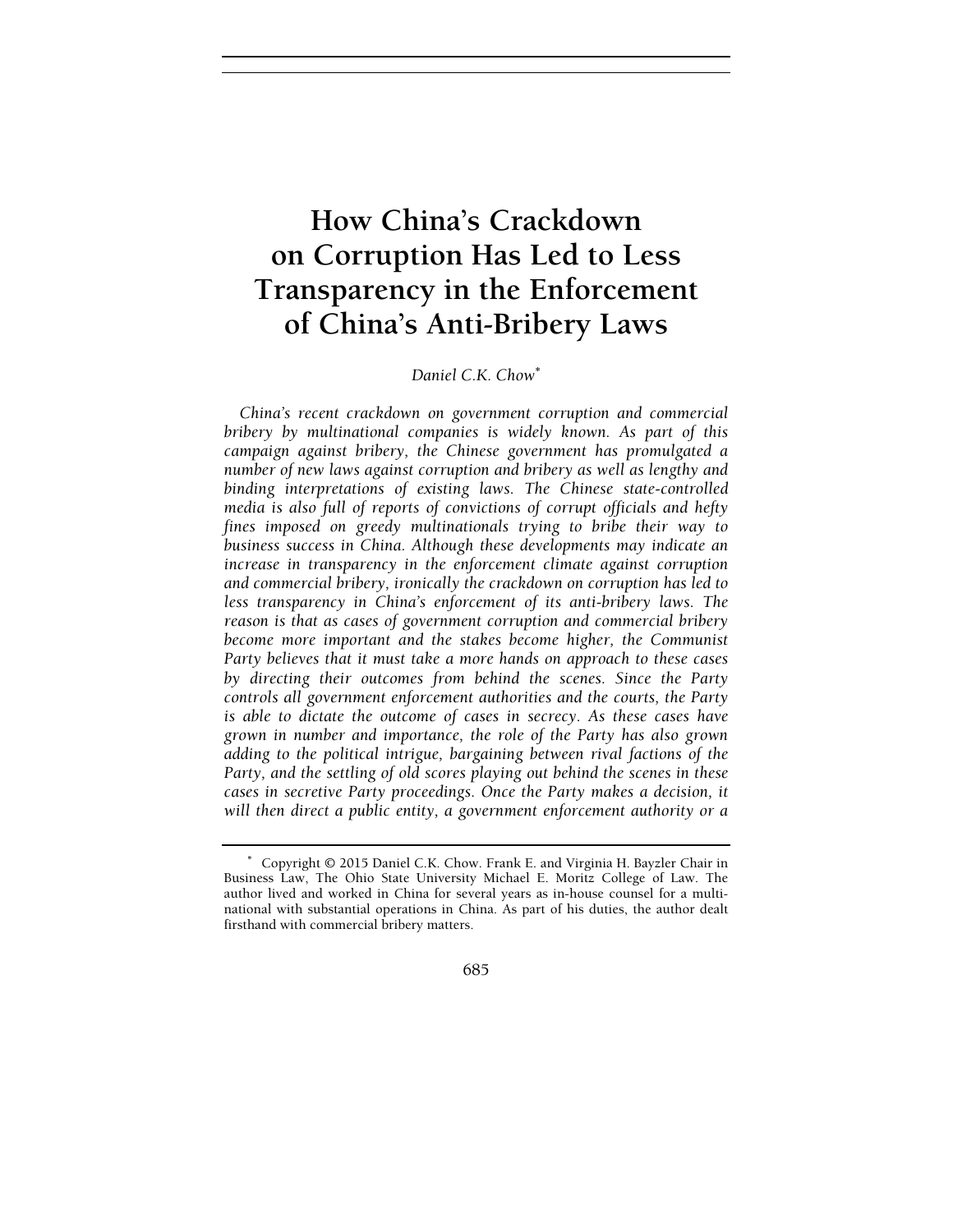## 686 University of California, Davis [Vol. 49:685

court, on how to dispose of the case. But the real reasons for the disposition of the case by the Party are never revealed to the public or to the parties leading to less transparency in the enforcement of China's antibribery laws. The lack of transparency means that the Chinese public and multinational companies doing business in China never know the real rationale for the outcome of corruption cases. This only deepens the mistrust of the Communist Party already harbored by the Chinese public and further contributes to the climate of uncertainty and unpredictability that many multinational companies already experience in China.

## TABLE OF CONTENTS

| I. CHINA'S NEW CAMPAIGN AGAINST GOVERNMENT               |                                         |
|----------------------------------------------------------|-----------------------------------------|
|                                                          |                                         |
| II. WHY MORE ENFORCEMENT HAS LED TO LESS TRANSPARENCY    |                                         |
| IN ENFORCEMENT AGAINST GOVERNMENT AND PARTY              |                                         |
|                                                          |                                         |
| A. The Pervasive Role of the Party in Government and the |                                         |
| Economy and How This Leads to Official Corruption 693    |                                         |
| B. Increased Lack of Transparency as a Result of the     |                                         |
|                                                          |                                         |
| III. WHY MORE ENFORCEMENT LEADS TO LESS TRANSPARENCY IN  |                                         |
| PROSECUTIONS OF MNCS FOR COMMERCIAL BRIBERY  697         |                                         |
|                                                          |                                         |
|                                                          | Crackdown on Government Corruption  696 |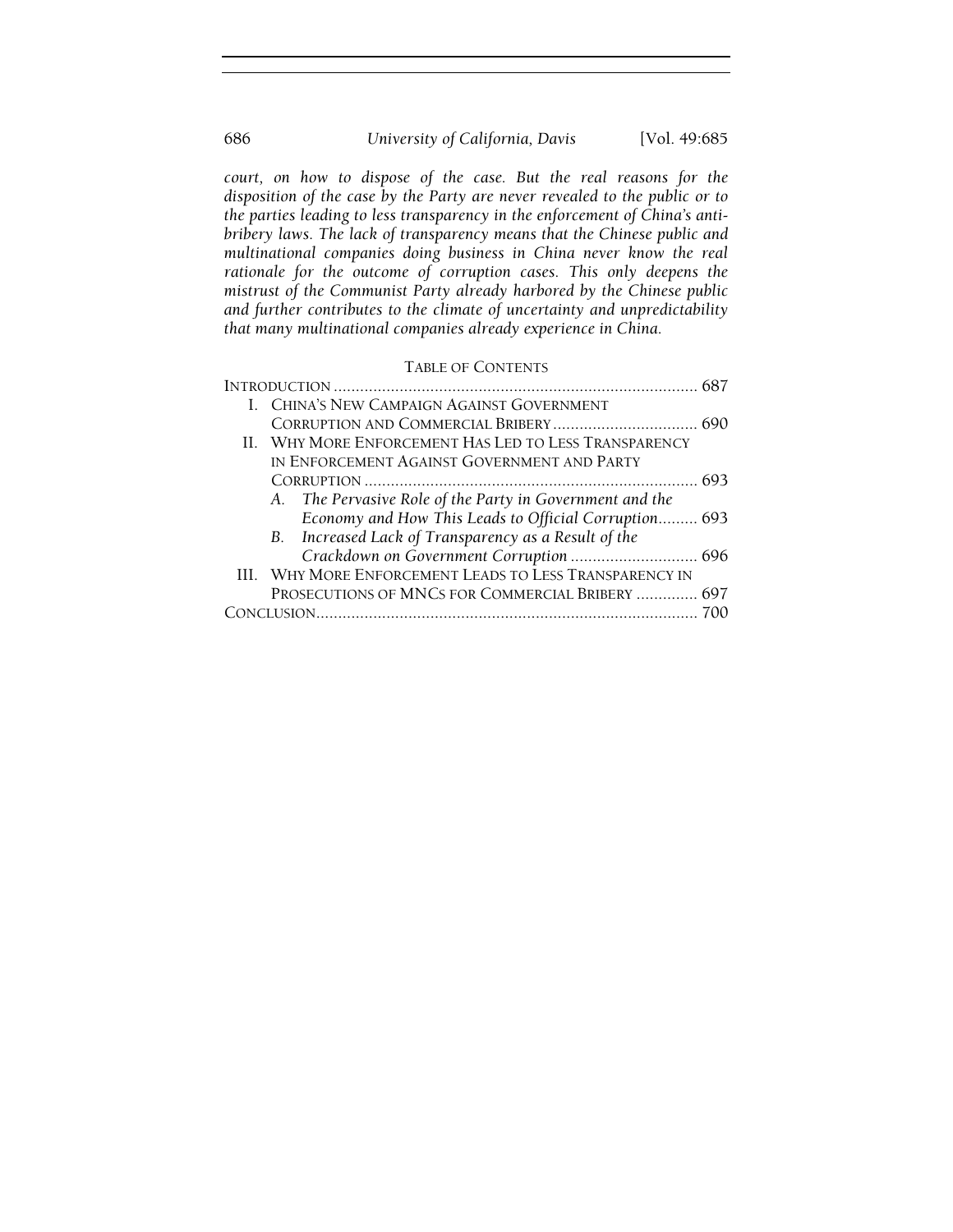#### INTRODUCTION

The People's Republic of China ("PRC") is in the midst of a highly publicized crackdown on corruption and bribery that has drawn media attention from around the world.1 Unlike past anti-corruption campaigns, China's current crackdown is wide-ranging and delves deeply into the affairs of officials and multinational companies ("MNCs"). China is targeting government and Communist Party officials for misappropriating or misusing public funds for their own personal benefit. Crackdowns on government corruption are not novel. China has engaged in periodic crackdowns on official corruption for decades, and the warning that corruption "could prove fatal to the Party" has been widely used since the 1980s.<sup>2</sup> In this current crackdown on public or Party officials, President Xi Jinping, the paramount leader of China, has announced that China will go after "'tigers' and 'flies,'" meaning both higher and lower level officials.3 In the past, Chinese crackdowns on public corruption have focused on lower level officials ("flies") to demonstrate seriousness about corruption but have not pursued higher-level officials. Unlike past campaigns, the current crackdown seems to have ensnared a number of "tigers," i.e., high-level officials. The effect of this crackdown on

<sup>1</sup> See, e.g., Keith Bradsher & Chris Buckley, China Fines GlaxoSmithKline Nearly \$500 Million in Bribery Case, N.Y. TIMES (Sept. 19, 2014), http://www.nytimes.com/ 2014/09/20/business/international/gsk-china-fines.html; China's Corruption Crackdown, NEWSWEEK (Dec. 23, 2014, 7:40 PM), http://www.newsweek.com/chinas-corruptioncrackdown-294568; Megha Rajagopalan & Michael Martina, China Launches Crackdown on Pharmaceutical Sector, REUTERS (July 17, 2013, 6:25 AM), http://www.reuters.com/ article/2013/07/17/us-china-multinationals-crackdown-idUSBRE96G06C20130717.

<sup>2</sup> Former President Hu Jintao made this warning when he addressed this issue in his address to the 18th Communist Party Congress on November 27, 2012. Hu Jintao, President, China, Report at 18th Communist Party Congress (Nov. 27, 2012), available at http://www.china-embassy.org/eng/zt/18th\_CPC\_National\_Congress\_Eng/t992917.htm (corruption "could prove fatal to the Party and even cause the collapse of the Party"). "As early as 1983 in China Supreme People's Procurate Working Report, the Grand Procurator Huang Huoqing stated that economic criminal activities (the term corruption was not used in 1983, but economic criminal activities was an earlier form of corruption) had had a significant negative and devastating impact on the party, the government, the military, and the nation's reputation." QINGLI MENG, CORRUPTION IN TRANSITIONAL CHINA: A 33-YEAR STUDY 3 (2013). Shortly thereafter, former Party General Secretary Hu Yaobang stated, "Corruption is like cancer cells, if not curbed immediately and effectively, it will spread across all kinds of different aspects of Chinese society." Id. at 3-4. See also DALI L. YANG, REMAKING THE CHINESE LEVIATHAN: MARKET TRANSITION AND THE POLITICS OF GOVERNANCE IN CHINA 220-21 (2004).

<sup>3</sup> Tania Branigan, Xi Jinping Vows to Fight 'Tigers' and 'Flies' in Anti-Corruption Drive, GUARDIAN (Jan. 22, 2013, 12:44 PM), http://www.theguardian.com/world/2013/ jan/22/xi-jinping-tigers-flies-corruption.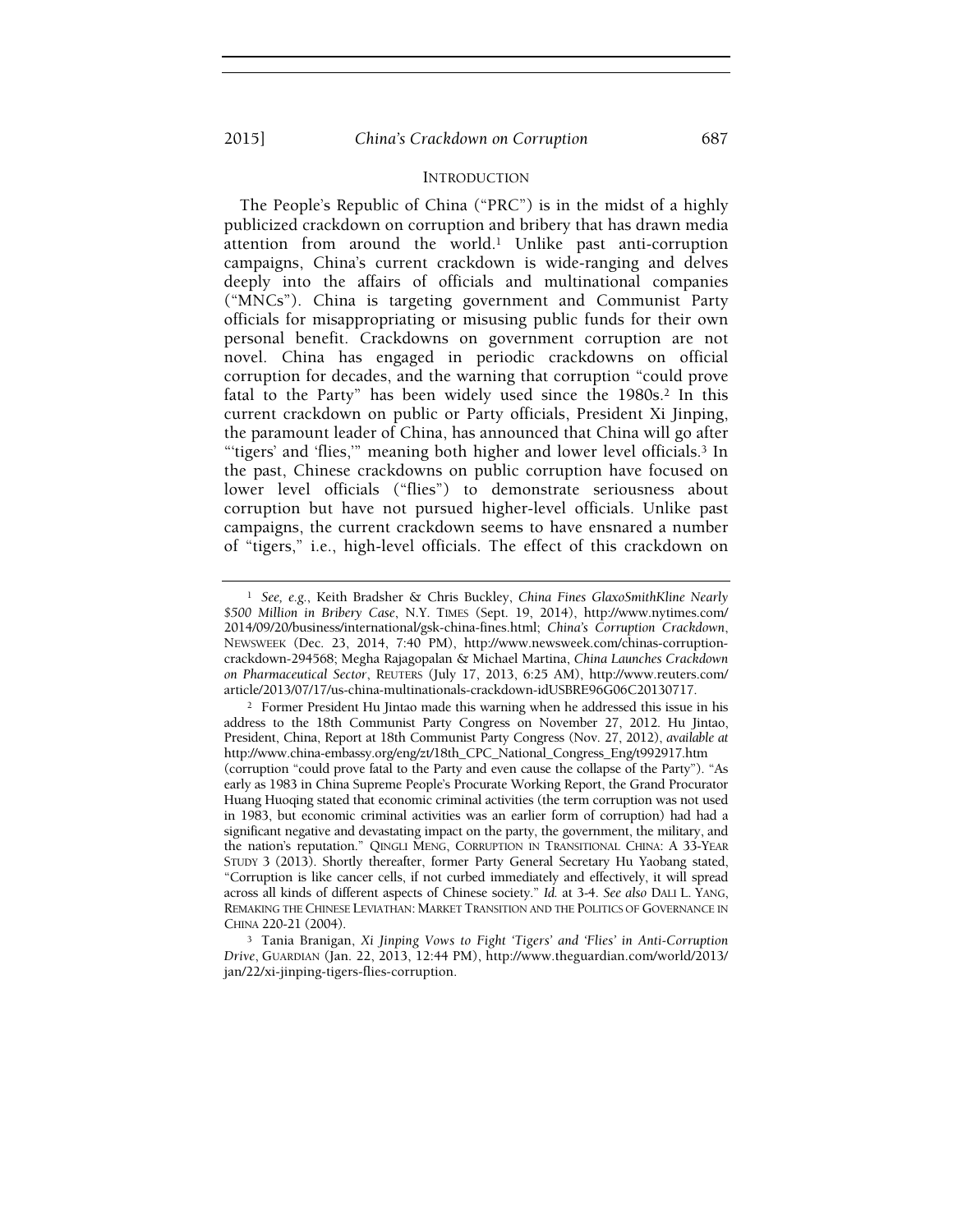official corruption is apparent to any visitor to China in the past two years. Restaurants that once catered to tables full of officials enjoying extravagant meals now sit empty; expensive nightclubs, once bustling with officials in their after-work hours are quiet; and even the gambling revenues in Macau are sharply down.4 The crackdown seems to be reaching higher-level officials, although it is not yet clear if the crackdown will reach the top echelon or the true elites of the Party,<sup>5</sup> including the allies of President Xi.

What also makes the current crackdown unusual is that China is not just focusing on the role of government officials in accepting bribes (the demand side of the bribe), but also on commercial bribery (the supply side or the payor of the bribe). The payor is often an MNC that makes a payment to Party, government, or private individuals for the purpose of gaining some business advantage. In a recent case, the China subsidiary of Glaxo Smith Kline ("GSK") was fined a record \$492 million for giving illegal bribes to doctors and hospitals in exchange for prescribing its medications.<sup>6</sup> In the past, Chinese enforcement authorities might have just focused on the recipients of the bribe (the hospital officials and doctors), but in this case the enforcement officials chose to pursue GSK. Five of GSK's top executives, including Mark Reilly, a U.K. national, were convicted of bribery-related crimes and received suspended sentences.7 China has also announced a sweeping investigation of the pharmaceutical sector focusing on MNCs giving bribes to hospitals, administrators, and doctors to induce them to buy their pharmaceuticals.<sup>8</sup>

The crackdown on commercial bribery means that China's antibribery laws now reach both the supply side (the payor) of the bribe and the demand side (the recipient) of the bribe and constitute a comprehensive anti-bribery law. China has traditionally focused only on the demand side — the government or Party officials who receive

<sup>4</sup> See Kate O'Keeffe, Macau Gambling Revenue Suffers First Full-Year Fall, WALL ST. J. (Jan. 2, 2015, 5:18 AM), http://www.wsj.com/articles/macau-gambling-revenuedown-30-on-year-in-december-1420178456.

<sup>5</sup> See infra Part II.A.

<sup>6</sup> See Bradsher & Buckley, supra note 1; Hester Plumridge & Laurie Burkitt, GlaxoSmithKline Found Guilty in China, WALL ST. J. (Sept. 19, 2014, 2:15 PM), http:// www.wsj.com/articles/glaxosmithkline-found-guilty-of-bribery-in-china-1411114817; Xinhua Insight: GSK China Hit with Record Fine, Apologizes, XINHUA (Sept. 19, 2014, 8:52 PM), http://news.xinhuanet.com/english/indepth/2014-09/19/c\_133656872.htm.

<sup>7</sup> Reilly was deported from China and returned to the UK. See Bradsher & Buckley, supra note 1; Rajagopalan & Martina, supra note 1.

<sup>8</sup> See Yin Pumin, Clamping Down on Corporate Bribery, BEIJING REV. (July 29, 2013), http://www.bjreview.com.cn/business/txt/2013-07/29/content\_557941.htm.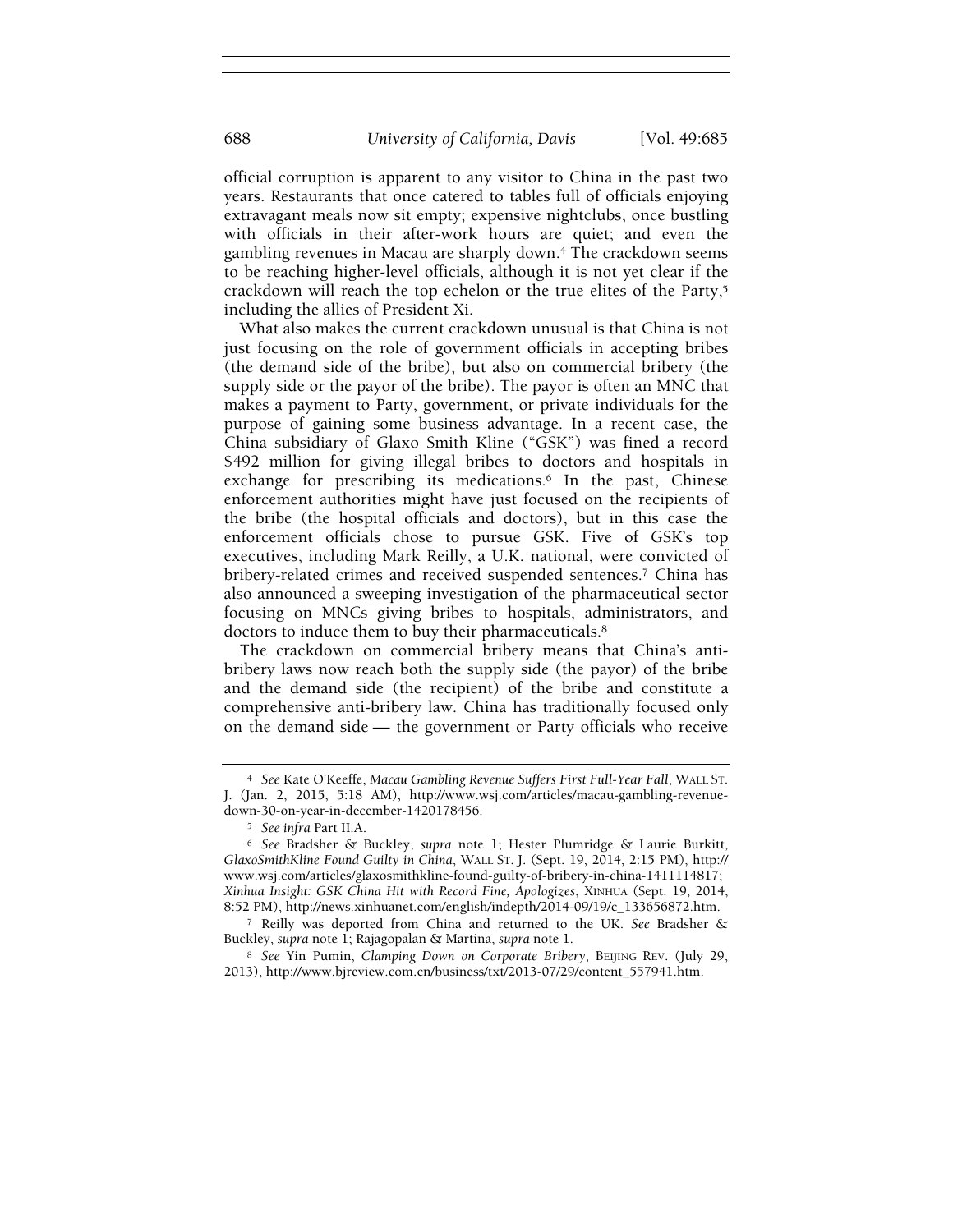the bribe — but not the payor. As an indication of China's new focus on the payor of the bribe, China has enacted new laws that focus on the payor.9 China has also enacted legislation that further details the elements of a criminal bribery offense.10 Furthermore, in 2006 China enacted legislation consistent with its international obligations under the United Nations Convention Against Corruption by enacting a law that prohibits Chinese companies from giving bribes to foreign official when these companies do business overseas.<sup>11</sup> The Chinese statecontrolled media has also warned public officials and MNCs of the continuing crackdown on bribery.12 The main argument of this article is that while new laws and media campaigns have increased transparency, the intense focus on anti-corruption and anti-bribery has led to less transparency in the enforcement of these new laws. As the stakes grow higher in the anti-corruption and anti-bribery campaign, the Party becomes more involved in behind-the-scenes decision-making in high-profile official corruption cases as well as in commercial bribery cases involving MNCs.

These developments set forth above are further discussed in detail as follows in the sections below. Part I will discuss in detail some of the new laws that have been enacted and the recent media campaign that creates more transparency in the current crackdown. Part II will discuss some examples of recent cases and how the Party's involvement in the cases as a behind-the-scenes decision-maker has led to less transparency, not more, in the prosecution of government and Party officials for accepting bribes. Part III will discuss the

<sup>9</sup> See Guanyu Banli Xinghui Xingshi Anjian Juti Yingyong Falu Ruogan Wentide Jieshi (关于办理行贿刑事案件具体应用法律若干问题的解释) [Interpretations on Several Issues Concerning the Application of the Law for Handling Criminal Cases of Bribe-Offering] (promulgated by Sup. People's Ct. & Sup. People's Proc., Dec. 31, 2012, effective Jan. 1, 2013) [hereinafter Interpretations on Bribe-Offering]. This Interpretation specifically focuses on the payor of bribes.

<sup>10</sup> See Guanyu Banli Shangye Huilu Xingshi Anjian Shiyong Falu Ruogan Wentide Yijian (关于办理商业贿赂刑事案件适用法律若干问题的意见) [Opinion on Certain Issues Concerning the Application of Law in Handling Criminal Cases of Commercial Bribery] (promulgated by Sup. People's Ct. & Sup. People's Proc., Nov. 20, 2008, effective Nov. 20, 2008) [hereinafter Opinion on Commercial Bribery].

<sup>11</sup> See Xingfa (刑法) [Criminal Law] (promulgated by the Nat'l People's Cong., Mar. 14, 1997, effective Oct. 1, 1997) art. 164 [hereinafter Criminal Law]. Article 164 reads: "Where a person gives money or property to an employee of a company, enterprise or other unit for the purpose of seeking illegitimate benefits, if the amount involved is relatively large, he shall be sentenced to fixed-term imprisonment of not more than three years or criminal detention."

<sup>12</sup> See infra Part I.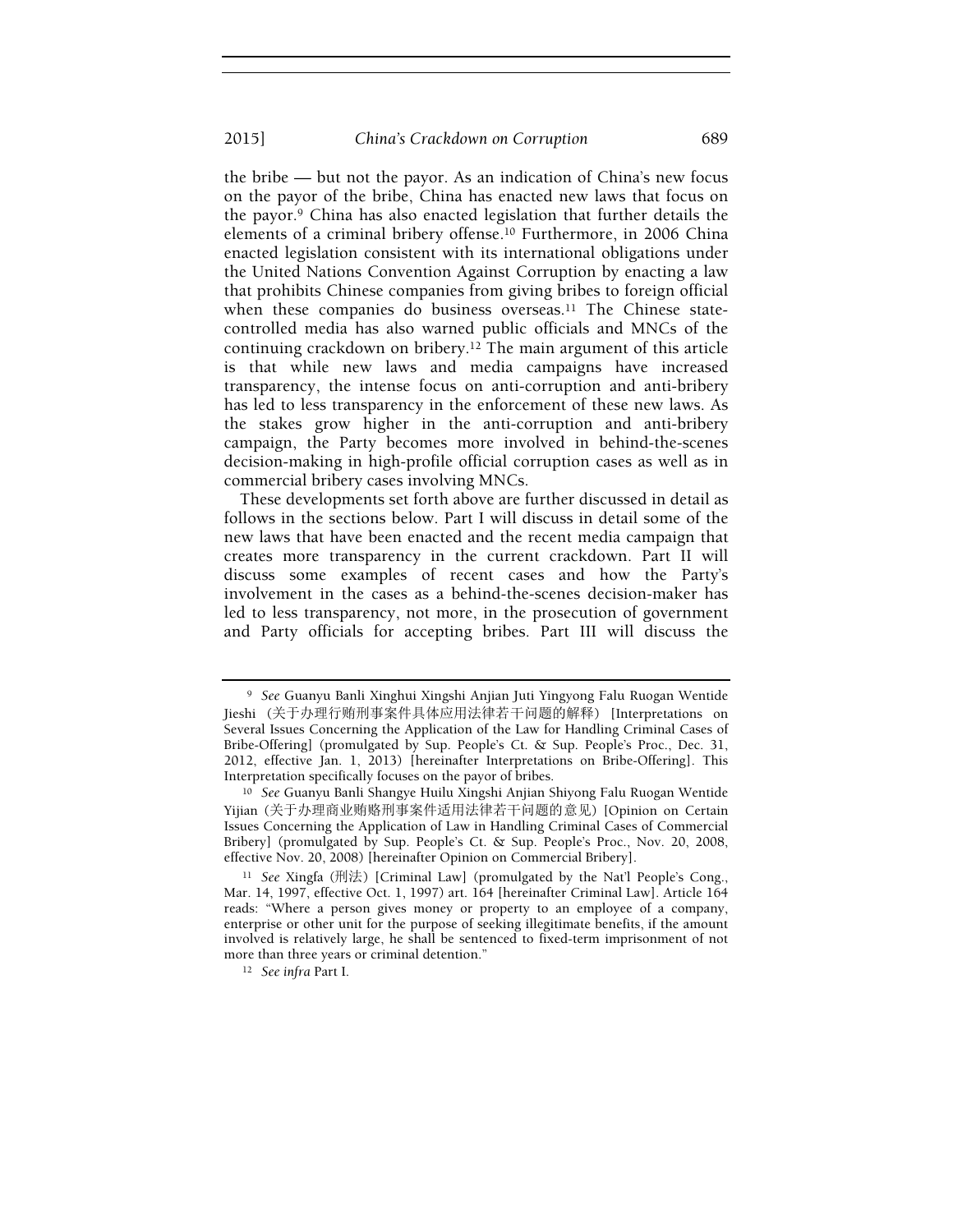increased lack of transparency for MNCs as China cracks down on the payor of the bribe.

#### I. CHINA'S NEW CAMPAIGN AGAINST GOVERNMENT CORRUPTION AND COMMERCIAL BRIBERY

Since as early as 1989, China's leaders emphasized that corruption will ruin the Party and ever since China has launched periodic anticorruption campaigns against Party and government officials.13 These campaigns have all followed a similar pattern. A few low-level officials are punished in highly publicized criminal prosecutions, but then the campaign fades until a new campaign is announced. These anticorruption campaigns were largely symbolic and fooled no one. Rampant corruption became the norm in China and most people were resigned to accept it. On November 18, 2012, President Xi Jinping, China's current paramount leader, announced a new anti-corruption campaign that would catch both "'tigers' and 'flies'"14 — both highlevel and low-level state officials involved in corruption. Consistent with this recent approach, China added new legislation that supplements existing legislation on government corruption<sup>15</sup> and commercial bribery.16 In 2011, China amended its 1979 Criminal Law to include new articles 382–386 on crimes of graft and bribery by government officials.17 In 2006, the Supreme People's Court and the Supreme People's Procuratorate issued its Opinions on Certain Issues Concerning the Application of Law in Handling Criminal Cases of Commercial Bribery.18 Interpretations issued by the Supreme People's Court and the Supreme People's Procuratorate (China's highest prosecutorial body) are considered to be binding laws with legislative force equivalent to laws passed by China's legislature.19 The

<sup>13</sup> See YANG, supra note 2, at 220-21 (stating that Deng Xiaoping, China's paramount leader, called for a crackdown on official corruption, and noting that periodic anti-corruption campaigns have been launched ever since).

<sup>14</sup> Branigan, supra note 3.

<sup>15</sup> See Criminal Law, supra note 11, arts. 163–69. These articles deal mostly with bribes demanded and paid to state-owned enterprises.

<sup>16</sup> See Opinion on Commercial Bribery, supra note 10.

<sup>17</sup> DANIEL C.K. CHOW, THE LEGAL SYSTEM OF THE PEOPLE'S REPUBLIC OF CHINA: IN A NUTSHELL 331-32 (3d ed. 2015) (discussing new crimes such as insider trade and price manipulation (Articles 180–82), financial fraud (Articles 192–98) and computer fraud and computer hacking (Articles 285–86)). These new provisions are consistent with other revisions that target economic crimes that reflect China's economic development. See Criminal Law, supra note 11, arts. 382–86.

<sup>18</sup> See Opinion on Commercial Bribery, supra note 10.

<sup>19</sup> See CHOW, supra note 17, at 175-77.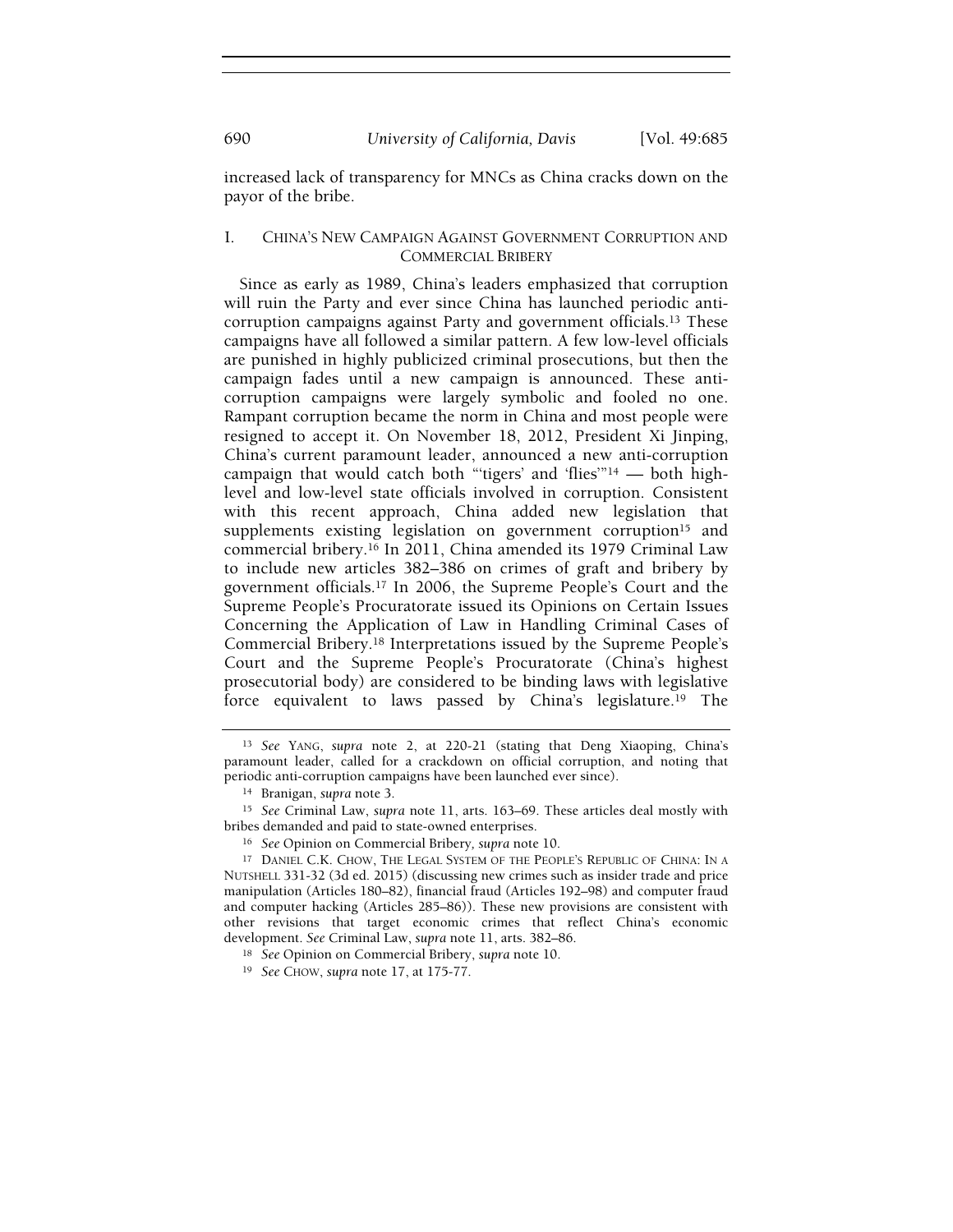2015] China's Crackdown on Corruption 691

interpretations expand the scope and details of existing laws. A discussion of a few examples follow below.

The 2008 Opinion offers a binding interpretation of eight crimes of commercial bribery under China's criminal law.20 The Opinion also singles out the medical and pharmaceutical sectors as a specific area of concern.21 The Opinion specifically states that state-owned hospitals that solicit bribes from suppliers of medicines and pharmaceuticals, medical equipment and other medical materials are subject to criminal liability.22 Pharmaceutical companies that offer bribes are also subject to criminal punishment.23 The 2008 Opinion may have foreshadowed the current crackdown on the MNC pharmaceutical industry, which has ensnared GSK, and 60 other pharmaceutical companies.<sup>24</sup> On December 26, 2012, the Supreme People's Court and the Supreme People's Procuratorate issued the Interpretation on Certain Issues Concerning Specific Application of the Law in Handling Criminal Cases Involving Bribery.25 The law became effective on January 1, 2013, and focuses on the payor of the bribe. The 2013 Interpretation also contains specific details on the punishments associated with specific amounts of the bribes that would constitute a violation of Article 390 of the basic PRC Criminal Law proscribing bribes.<sup>26</sup> China is also currently considering enacting a new set of anti-corruption laws containing harsher penalties.<sup>27</sup>

<sup>24</sup> See Jonathan Kaiman, GSK Bribery Scandal: Beijing Tightens Grip on Multinationals in China, GUARDIAN (July 15, 2013, 10:45 AM), http://www. theguardian.com/business/2013/jul/15/gsk-bribery-scandal-multinational-china.

<sup>27</sup> China Mulls Harsher Anti-Corruption Laws, XINHUA (Mar. 9, 2015, 5:28 PM), http://news.xinhuanet.com/english/2015-03/09/c\_134051873.htm; see also China to

<sup>&</sup>lt;sup>20</sup> See Opinion on Commercial Bribery, supra note 10, art. 1 (stating that the Criminal Law, supra note 11, provides for eight crimes related to commercial bribery, including (1) the crime of accepting bribes by non-state functionaries (Article 163 of the Criminal Law); (2) the crime of offering bribes to non-state functionaries (Article 164); (3) the crime of accepting bribes (Article 385); (4) the crime of accepting bribes by organizations (Article 387); (5) the crime of offering bribes (Article 389); (6) the crime of offering bribes to organizations (Article 391); (7) the crime of introducing bribes (Article 392); and (8) the crime of offering bribes by organizations (Article 393).

<sup>21</sup> See id. art. 4.

<sup>22</sup> See id.

<sup>23</sup> See Criminal Law, supra note 11, art. 389.

<sup>25</sup> Interpretations on Bribe-Offering, supra note 9.

<sup>26</sup> Id. For example, Article 390 of the Criminal Law specifies criminal punishment when the bribe involves "serious circumstances." The January 1, 2013 opinion specifically states that a bribe of not less than RMB 200,000 and not more than RMB 1 million constitutes "serious circumstances" and therefore a crime under Article 390 of the Criminal Law. Other provisions in the January 1, 2013, opinion also define specific thresholds that constitute crimes.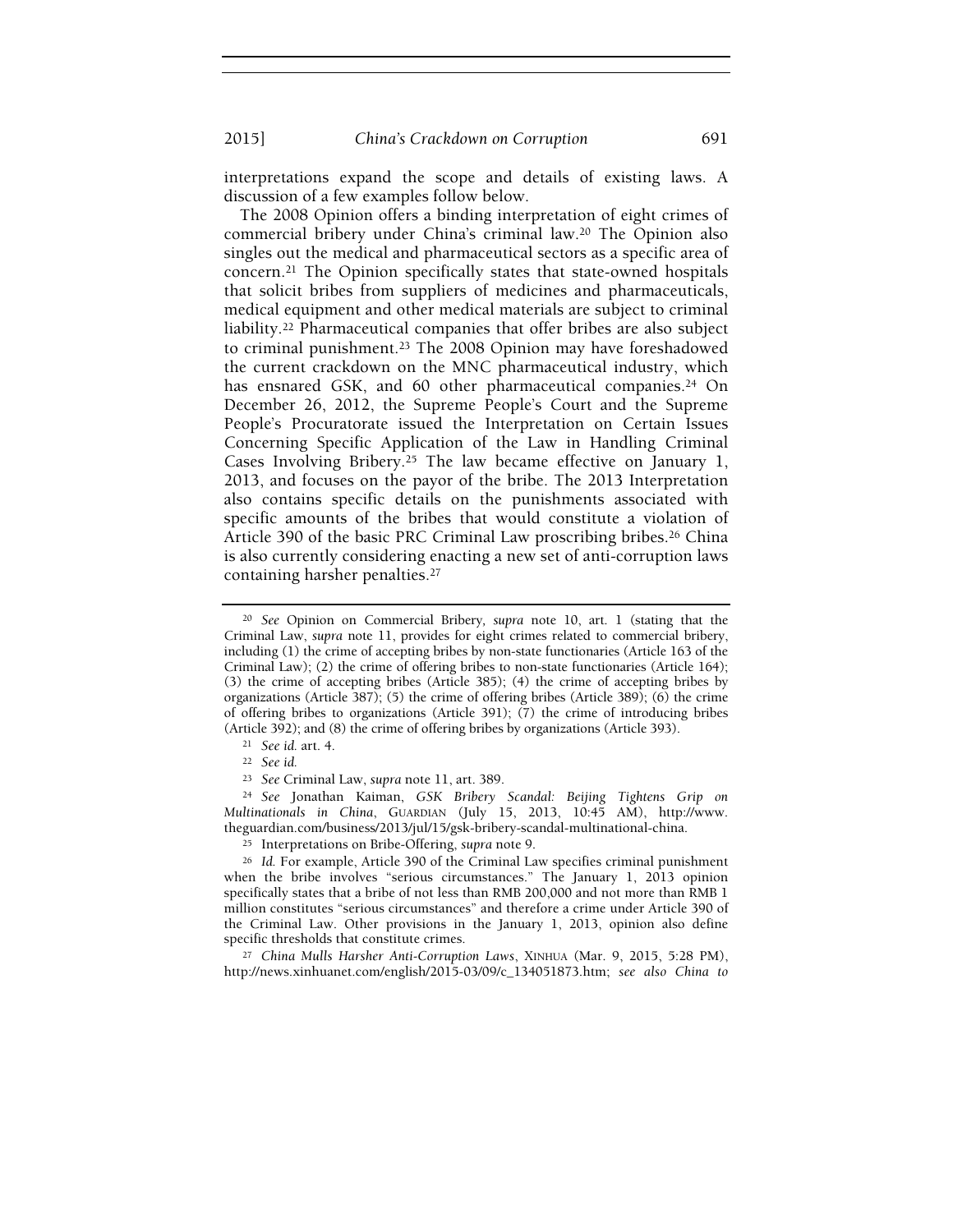In a separate movement, the Chinese state-controlled media has widely reported China's crackdown on official corruption.<sup>28</sup> In addition, the Chinese media has identified MNCs as the culprits behind the surge in commercial bribery. One source notes that "recent commercial bribery scandals have shown that those involving multinationals in China are on the rise — certain foreign enterprises, it seems, are now more emboldened to circumvent the law here."<sup>29</sup> The Chinese media blames MNCs for exploiting China's weaknesses in its still developing legal system: "China is currently in transition, which means possible loopholes in its laws and systems. Vying competitors can more easily take advantage of institutional vulnerabilities and bribe their way to fulfilling their overseas ambitions."30 The media have identified MNCs as using bribery as a main strategy for doing business in China: "Multinationals promoting business through bribery is nothing new; the concern is that they have moved their corruption battlefront to developing countries, especially emerging economies like China."<sup>31</sup>

In summary, there are several factors that create greater transparency in the current crackdown on government corruption and commercial bribery. First, China has passed new laws that deal specifically with official graft and corruption, or the demand side, or the recipient of the bribe.32 Second, China has also enacted new laws that deal specifically with commercial bribery that focuses on the supply side or payor of the bribe.33 These new laws are detailed and set specific guidelines for what constitutes a bribe and for punishments for bribes.34 Third, China has also made it widely known through the media that the country intends to punish government corruption.35 As an example, China has recently imposed a \$492 million fine on GSK's

Speed Up Drafting Anti-Corruption Law, XINHUA (Mar. 8, 2015, 4:16 PM), http://news.xinhuanet.com/english/2015-03/08/c\_134048517.htm.

<sup>28</sup> See, e.g., China Enhances Crackdown on Corruption: Reports, XINHUA (Mar. 12, 2015, 8:23 AM), http://news.xinhuanet.com/english/2015-03/12/c\_134059857.htm (describing the results of increased efforts to fight corruption and graft).

<sup>&</sup>lt;sup>29</sup> Jin Shanming, Multinationals in China Must Operate According to Law, CHINA TODAY (Sept. 25, 2013), http://www.chinatoday.com.cn/english/economy/2013-09/25/ content\_569718.htm.

<sup>30</sup> Id.

<sup>31</sup> Id.

<sup>32</sup> See Opinion on Commercial Bribery, supra note 10.

<sup>33</sup> See Interpretations on Bribe-Offering, supra note 9.

<sup>34</sup> See id.

<sup>35</sup> See Bradsher & Buckley, supra note 1; China's Corruption Crackdown, supra note 1; Rajagopalan & Martina, supra note 1.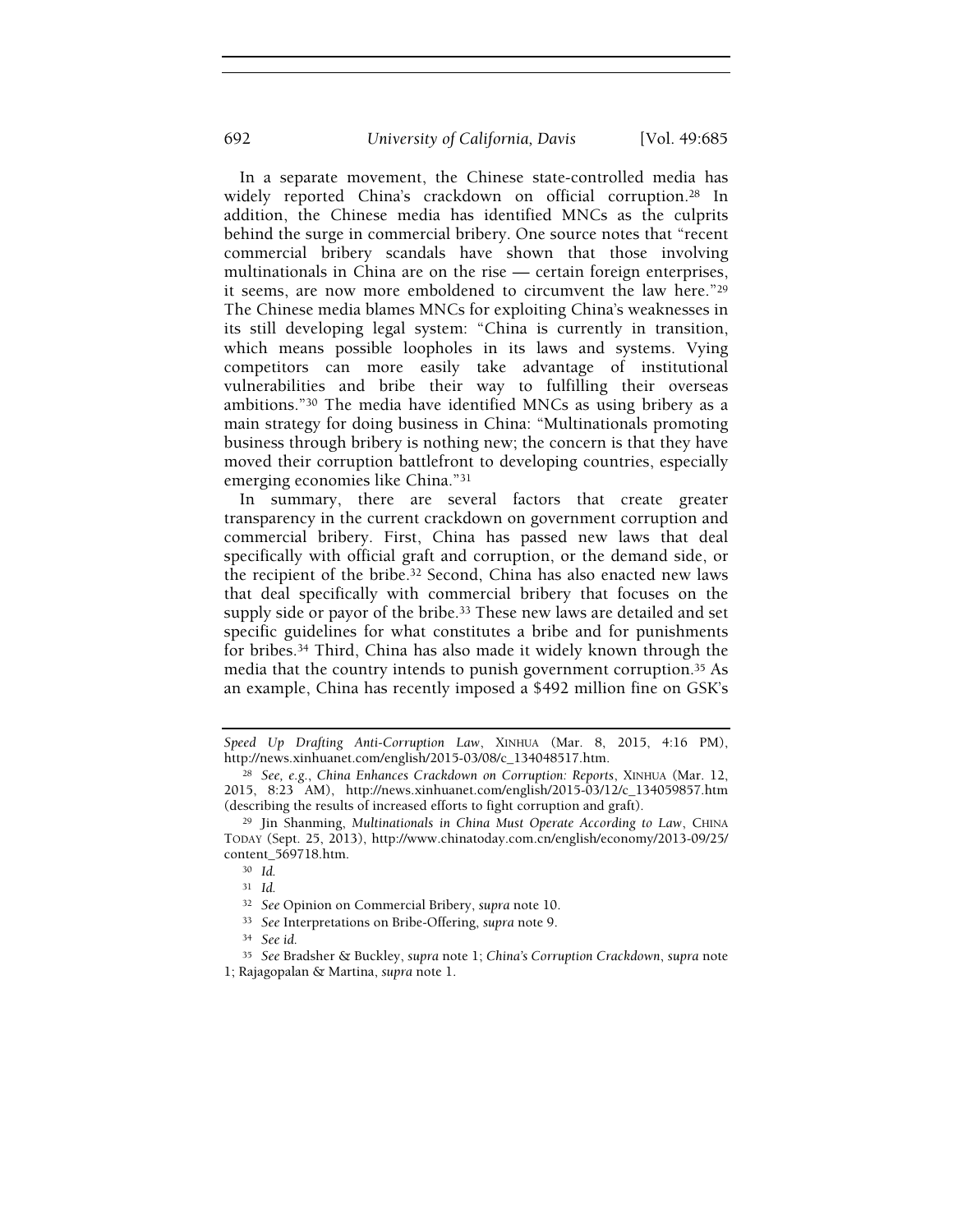#### 2015] China's Crackdown on Corruption 693

China subsidiary,36 and it has announced an investigation of an additional 60 pharmaceutical companies.37 China's state-controlled media has singled out MNCs as the main culprits in commercial bribery.38 All of these developments should provide clear and unmistakable signals to state officials and MNCs alike that China is cracking down on government corruption and commercial bribery. The new laws also create greater transparency by providing expansive interpretations of legal terms and details lacking in prior legislation. As the number of cases being prosecuted against public officials and MNCs are on the rise, one would also expect that these cases would set clear precedents for those who wish to avoid prosecution. However, while these new developments have created greater transparency in awareness of China's serious intentions concerning government corruption and commercial bribery, there is now less transparency in the enforcement of these laws.

#### II. WHY MORE ENFORCEMENT HAS LED TO LESS TRANSPARENCY IN ENFORCEMENT AGAINST GOVERNMENT AND PARTY CORRUPTION

China's recent campaigns against both government corruption and against commercial bribery have led to new national legislation that creates greater transparency for potential transgressors and the public. The recent crackdown has led to more prosecutions of government officials39 and MNCs for violations of these new laws. In the following discussion, this article will first discuss why prosecutions of state officials are non-transparent and a subsequent section discusses why the investigations of MNCs are cloaked in secrecy subject to behindthe-scenes Party control.

### A. The Pervasive Role of the Party in Government and the Economy and How This Leads to Official Corruption

Almost all important government posts in China are held by members of the ruling Communist Party.<sup>40</sup> Most important posts in

<sup>36</sup> See supra note 6 and accompanying text.

<sup>37</sup> See Rajagopalan & Martina supra note 1.

<sup>38</sup> See supra notes 29–31 and accompanying text.

<sup>39</sup> See China Enhances Crackdown on Corruption: Reports, supra note 28 (noting that the work reports of the Supreme People's Procuratorate and the Supreme People's Court reported a sharp increase in the number of prosecutions and convictions in cases involving graft and bribery in 2014).

<sup>40</sup> See CHOW, supra note 17, at 119-20, 133-34.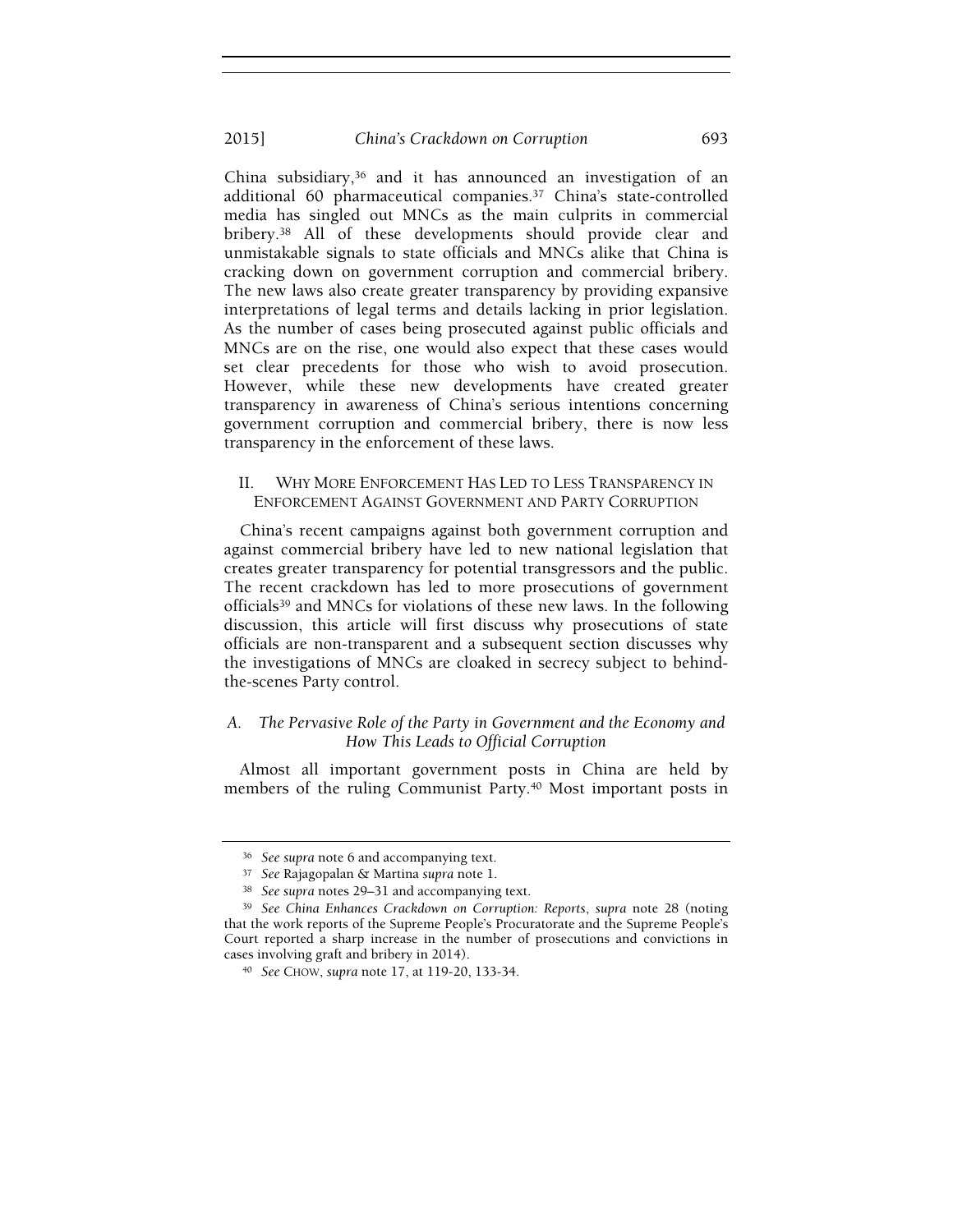China's massive state-owned enterprises ("SOEs")<sup>41</sup> are also held by Party members.<sup>42</sup> By placing its members in all-powerful positions in government and in SOEs, the Party is able to control the government and the economy.43 An important consequence of this pervasive control is that many corruption cases involve a member of the Party. Party members, like all members of Chinese society, are subject to the laws against bribery and corruption.

Corruption within the Party is administered by the Central Commission for Discipline Inspection ("CDI"), an organ of the Communist Party. The Central Commission is headed by Wang Qishan, a member of the Politburo Standing Committee, the inner core of China's elite, and has been long known as a strong opponent of corruption.44 The Central Commission for Discipline Inspection handles all corruption cases; instead of openly referring to the cases as concerning corruption, a politically sensitive term, the CDI uses the less provocative term "discipline" as a surrogate for corruption.<sup>45</sup> All of the inner working of the Central Commission for Discipline Inspection, like all Party work, is held in secrecy.

All corruption cases involving Party members at any level are considered to be sensitive as they reinforce the common perception of the Chinese public that the Party is corrupt. The Party is especially concerned when a high-level official is involved in a corruption scandal. In sensational and high-profile cases, such as that involving Bo Xilai, a member of the Party's elite Central Committee and a onetime candidate for China's Politburo, the highest body within the

<sup>41</sup> SOEs are companies that are owned and controlled by the State. All vital sectors of the economy are controlled by SOEs. For example, SOEs are involved in banking, telecommunications, steel production, oil and gas exploration, electricity and water supply, rail and air transport. See CHOW, supra note 17, at 22-24.

<sup>42</sup> See id.

<sup>43</sup> As all important posts are controlled by Party members, the Party controls the government. For example, Xi Jinping holds the government position of President, the highest post in government, but he is also the general secretary of the Communist Party, the highest post in the Party. Xi can implement the policies of the Party through his position as President. See CHOW, supra note 17, at 134 (explaining in further detail the intertwining of the Party and the government). The same is true of SOEs. The general manager and all executive positions in SOEs are held by Party members. By controlling SOEs, the Party controls the economy.

<sup>44</sup> See John Ruwitch, Mr. Clean Catches Graft Tigers by the Tail, REUTERS (Sept. 12, 2013), http://www.reuters.com/article/2013/09/12/us-china-politics-wang-idUSBRE98B17 420130912.

<sup>45</sup> See Chris Buckley, Pursuing Graft Cases at Higher Levels, Chinese Leader Risks Unsettling Elites, N.Y. TIMES (Sept. 25, 2013), http://www.nytimes.com/2013/09/26/ world/asia/pursuing-graft-cases-at-higher-levels-chinese-leader-risks-unsettling-elites.html.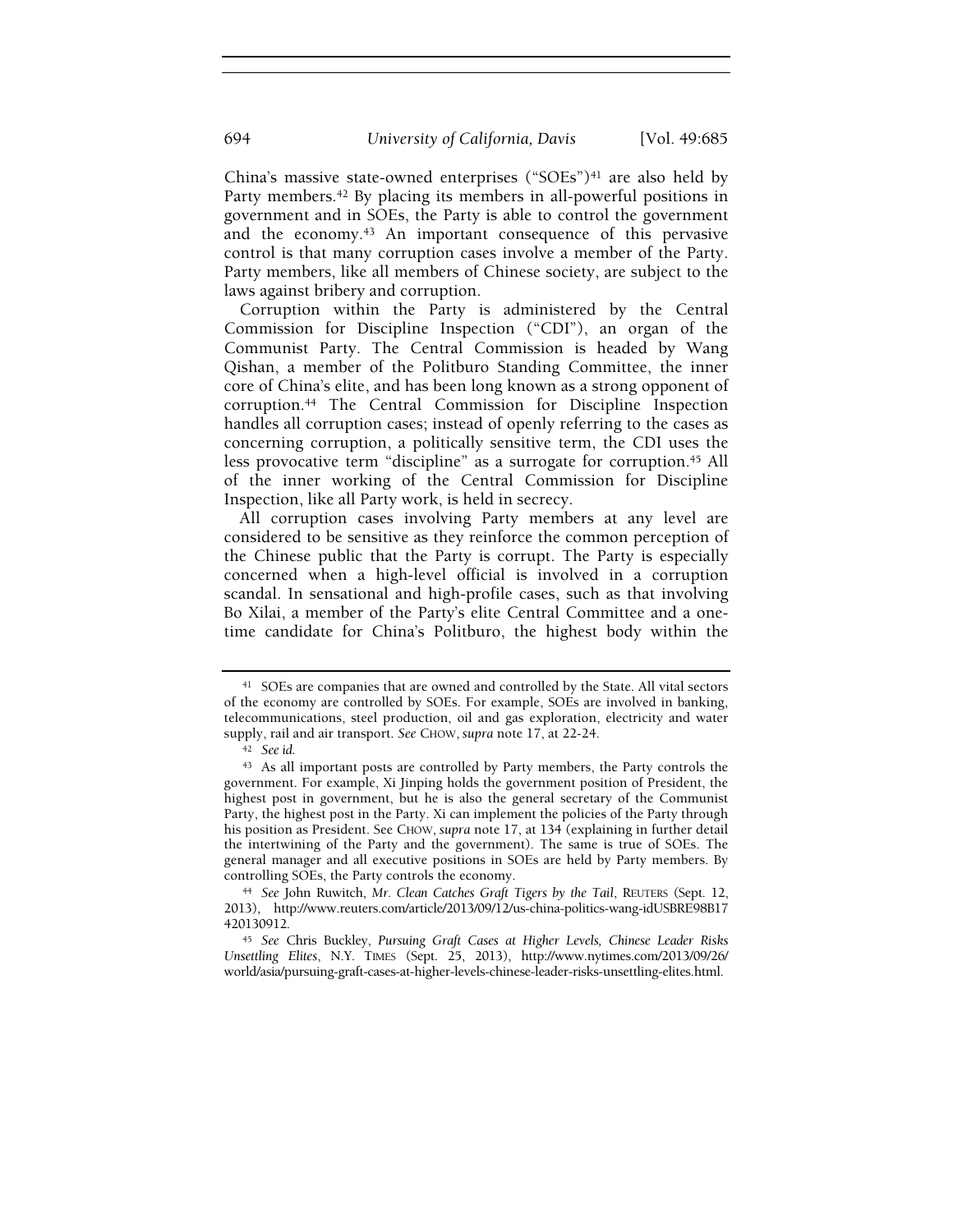Communist Party, Bo disappeared from public view for months.<sup>46</sup> With the accused held in an undisclosed location, the Party will make its deliberations and come to a resolution after a long and carefully drawn out process. The reason for the secrecy is that in cases involving Party members, especially high-profile Party members, the accused might have knowledge of the involvement by other Party members that could cause embarrassment and a widening scandal. Many Party members also have allies as well as enemies within the Party leadership so bargains must be struck between the Party's senior leadership in the case of Bo and other high-profile cases. The machinations that occurred as part of the resolution of the case against Bo were never made public. In Bo's case, the Party took months to deliberate on how to handle his case and these deliberations were held in secrecy without any leaks of any kind to the public.47 Once the Party makes a decision on the case, the Party then refers the case to the courts with detailed instructions on how to decide the case.<sup>48</sup> Many observers believe that the trial itself is a kind of show trial with the final decisions already made by senior Party leaders.<sup>49</sup>

It should be noted that not just high-profile Party leaders are subject to the Central Commission for Discipline Inspection; all Party members of any rank are subject to its jurisdiction. This is because the Party disciplines itself and then uses the judicial system to validate its own internal conclusions. Although the inner workings of the Party's discipline system are unknown to outsiders, the Party is known to use discipline proceedings to settle political scores. For example, Xi's

<sup>&</sup>lt;sup>46</sup> See Andrew Jacobs, China Casts Ex-Leader's Wife in a Familiar Role, N.Y. TIMES (July 26, 2012), http://www.nytimes.com/2012/07/27/world/asia/wife-of-disgracedchinese-leader-charged-with-murder.html (noting that following Bo's suspension from the Politburo in April 2012, Bo "has not been heard from since").

<sup>47</sup> See Simon Denyer, China's Ousted Official Bo Xilai Convicted, Sentenced to Life in Prison, WASH. POST (Sept. 22, 2013), http://www.washingtonpost.com/world/asia\_ pacific/chinas-ousted-official-bo-xilai-convicted-of-corruption-sentenced-to-life-in-prison/ 2013/09/21/88b8d190-22b9-11e3-ad1a-1a919f2ed890\_story.html (Bo's "prosecution and trial is thought to have involved months of behind-the-scenes negotiations between his former backers and his opponents within the party and has been one of the foremost challenges for President Xi Jinping since he took over as general secretary of the party in December.").

<sup>48</sup> See Editorial, China's Anti-Corruption Campaign Is Not All It Seems, FIN. TIMES (Aug. 4, 2014), http://www.ft.com/cms/s/0/2ebe2150-1970-11e4-8730-00144feabdc0. html#ixzz3q1lVcJNM ("The way justice is dispensed in China undermines the claim that this is an even-handed exercise. Courts are not independent, but answer to the Communist party. Judgments are often reached behind closed doors. Conviction rates are above 99 per cent.").

<sup>49</sup> See id.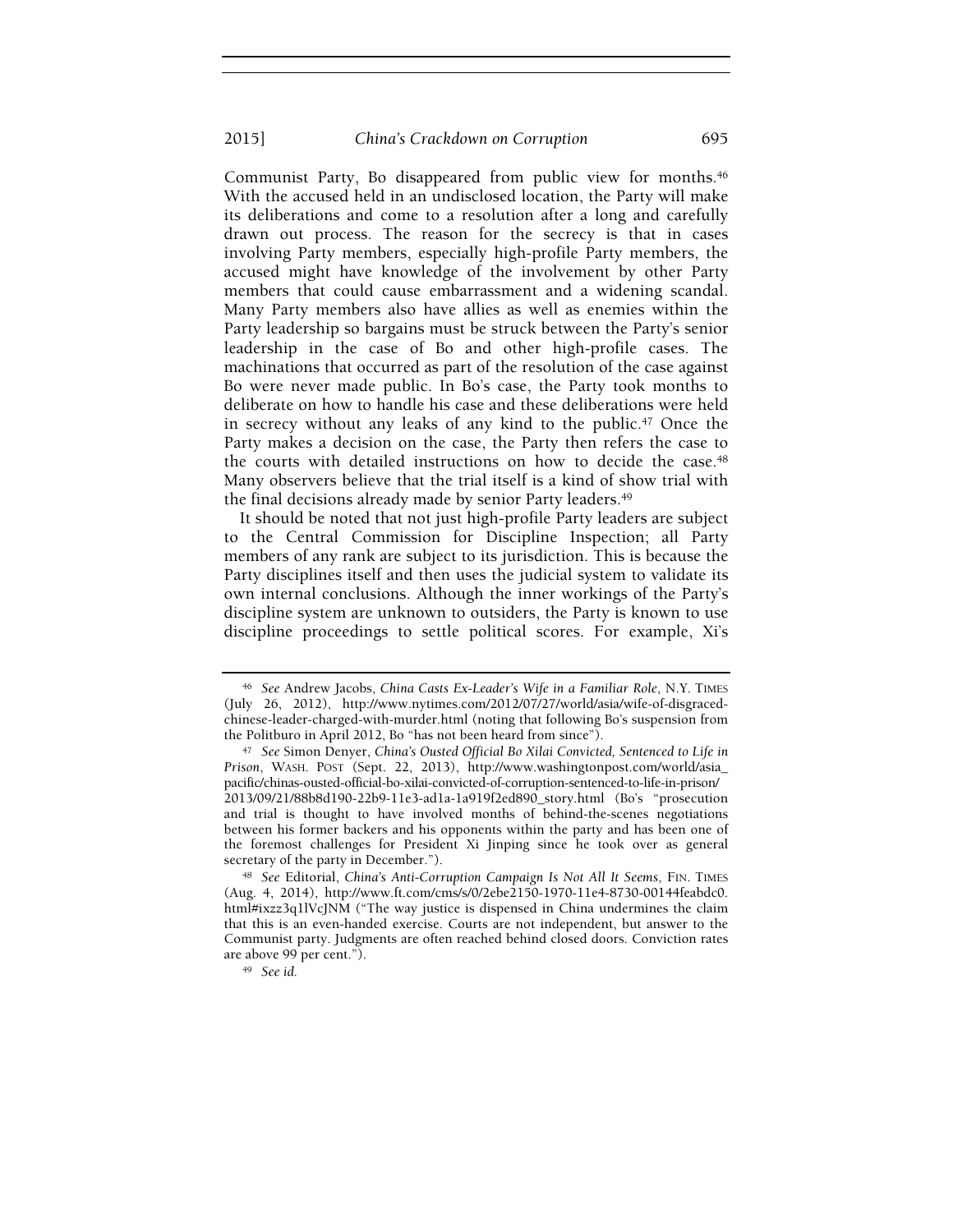campaign has been criticized for not being truly about eliminating corruption but as yet another power struggle as Xi seems to be targeting his enemies and not his allies.50 This raises the issue of whether the current anti-corruption gain is truly a crackdown on all corruption as opposed to a tool to settle political scores and to consolidate Xi's control.

Since Xi gained power in November 2012, nearly 63,000 party officials have been punished, including 30 very senior officials.51 In addition, a formal investigation has been launched against Zhou Yongkang, who was a member of the Politburo Standing Committee of the Communist Party.52 Zhou's investigation crosses an important line: for 25 years present and former members of the Politburo were thought to be immune from prosecution.53 However, while this might seem significant, Zhou is also viewed as a political rival to Xi, so it is still unclear whether the anti-corruption campaign is a genuine effort to eliminate corruption or a vehicle used to settle political vendettas.<sup>54</sup>

## B. Increased Lack of Transparency as a Result of the Crackdown on Government Corruption

The discussion above identifies several factors that have led to a greater lack of transparency as China continues its crackdown on government corruption. As almost all government officials are members of the Communist Party, they are subject to internal party discipline. These proceedings occur in secrecy with the accused sometimes held in an undisclosed location.<sup>55</sup> No records of any kind

<sup>50</sup> See id. ("Even if Mr. Xi is genuine about tackling corruption, the suspicion is his allies will not be touched. His adversaries, on the other hand, are far from safe."); see also Xin Lin & Ho Shan, Death of Former China Military Top Brass Under Graft Probe Prompts Questions, RADIO FREE ASIA (Mar. 16, 2015), http://www.rfa.org/english/ news/china/china-xucaihou-03162015142646.html ("But critics say the campaign is highly selective, and only targets Xi's political rivals or their supporters.").

<sup>51</sup> See Editorial, supra note 48.

<sup>52</sup> Id.

<sup>53</sup> See John Garnaut, Op-Ed., China's Power Politics, N.Y. TIMES (Aug. 11, 2014), http:// www.nytimes.com/2014/08/12/opinion/chinas-power-politics.html ("Stability prevailed but so too did corruption. Bureaucracies and state-owned companies became empires unto themselves. Leaders' families grew fabulously rich. The compact of market opportunity and political immunity held for members of the Politburo Standing Committee for 25 years, until Mr. Xi tore it up late last month.").

<sup>54</sup> See Editorial, supra note 48.

<sup>55</sup> See Jeremy Page, Chinese Trial's End Brings New Questions, WALL ST. J. (Aug. 26, 2013, 2:08 PM), http://www.wsj.com/articles/SB1000142412788732340710457903585258 5755002 (noting that Bo was held in an undisclosed location before trial).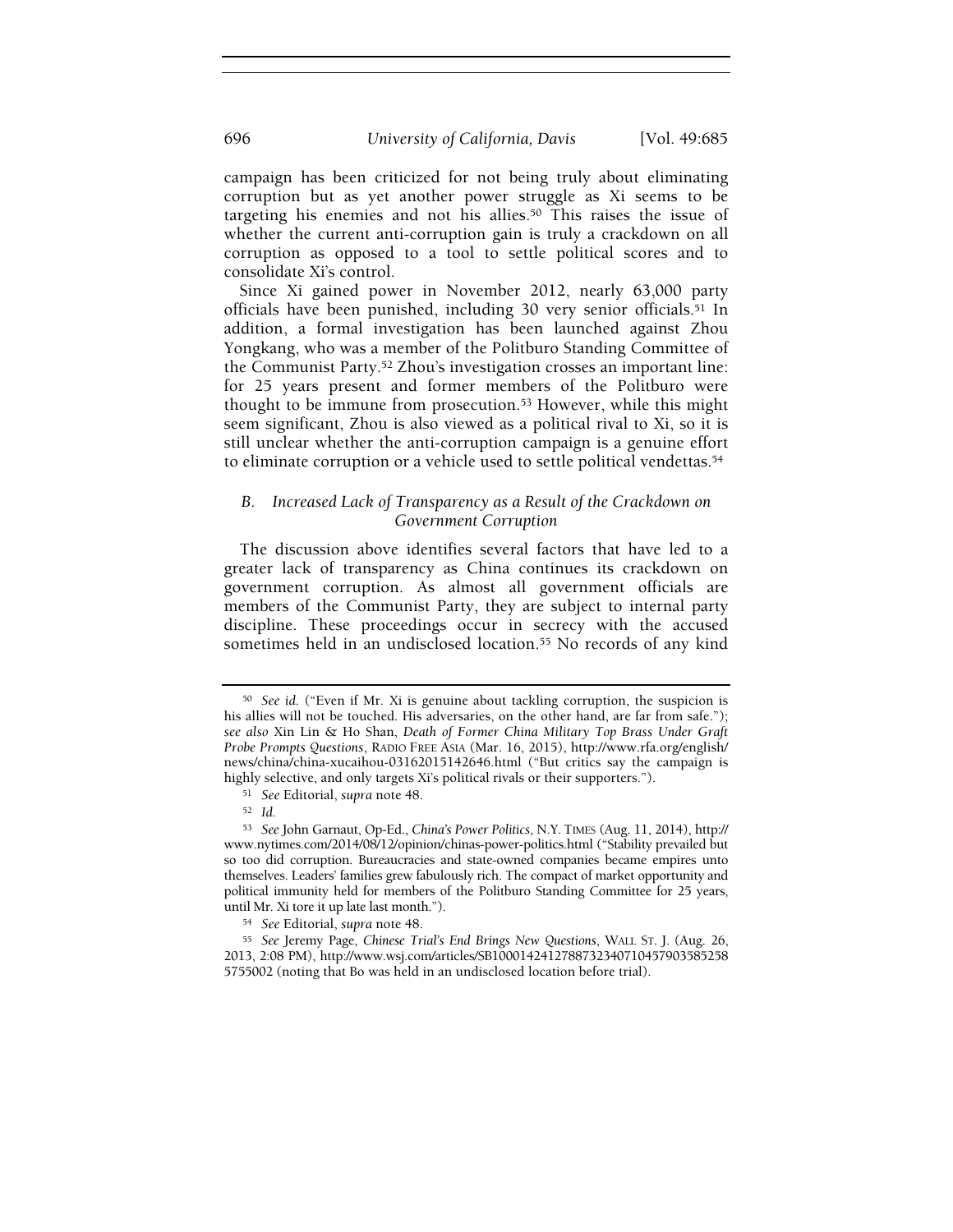are made available to the public. In addition, most people in China believe that the proceedings involve political intrigue, bargains struck, and vendettas settled.56 No one really believes that the Party's disciplinary proceedings are applying China's new laws against bribery and graft. Only when the Party has already decided the outcome of the case will the Party refer the case to the courts.57 As the courts are under the control of the Party, the courts will follow a carefully scripted scenario in holding what is in essence a show trial.<sup>58</sup> As the number of disciplinary proceedings increase with China's continuing drive against corruption, the number of political scores being settled and the amount of political intrigue will only increase. In this sense, the lack of transparency will only increase with the increasing number of prosecutions of government officials for corruption.

#### III. WHY MORE ENFORCEMENT LEADS TO LESS TRANSPARENCY IN PROSECUTIONS OF MNCS FOR COMMERCIAL BRIBERY

The current crackdown on government corruption focuses on the demand side of the bribe. China is now also emphasizing cracking down on the supply side (the payor of the bribe), which also leads to less transparency. In usual cases dealing with the supply side of the bribe, the payor is a multinational company or a privately owned Chinese company. China refers to this type of bribery as commercial bribery because the briber is paying the bribe in order to obtain some type of business benefit.<sup>59</sup>

A business operator shall not commit bribery of offering property or by other means in order to sell or purchase commodities. Any business operator that secretly offers a rebate off the book to the other party's organization or individual shall be treated as having offered bribes and be punished accordingly; the other party's organization or individual that secretly accepts a rebate off the book shall be treated as having accepted bribes and be punished accordingly.

<sup>56</sup> See id. (describing how Party leaders control the judiciary and decide cases in advance of show trials).

<sup>57</sup> See id.

<sup>58</sup> See id.

<sup>59</sup> Zhonghua Renmin Gongheguo Fan Buzhengdang Jingzheng Fa (中华人民共和 国反不正当竞争法) [Law of the People's Republic of China Against Unfair Competition] (promulgated by People's Republic of China Presidential Order No. 10, Sept. 2, 1993, effective Dec. 1, 1993). China's first law against commercial bribery is contained in Article 8 of the Anti-Unfair Competition Law enacted in 1993, which provides in relevant part as follows: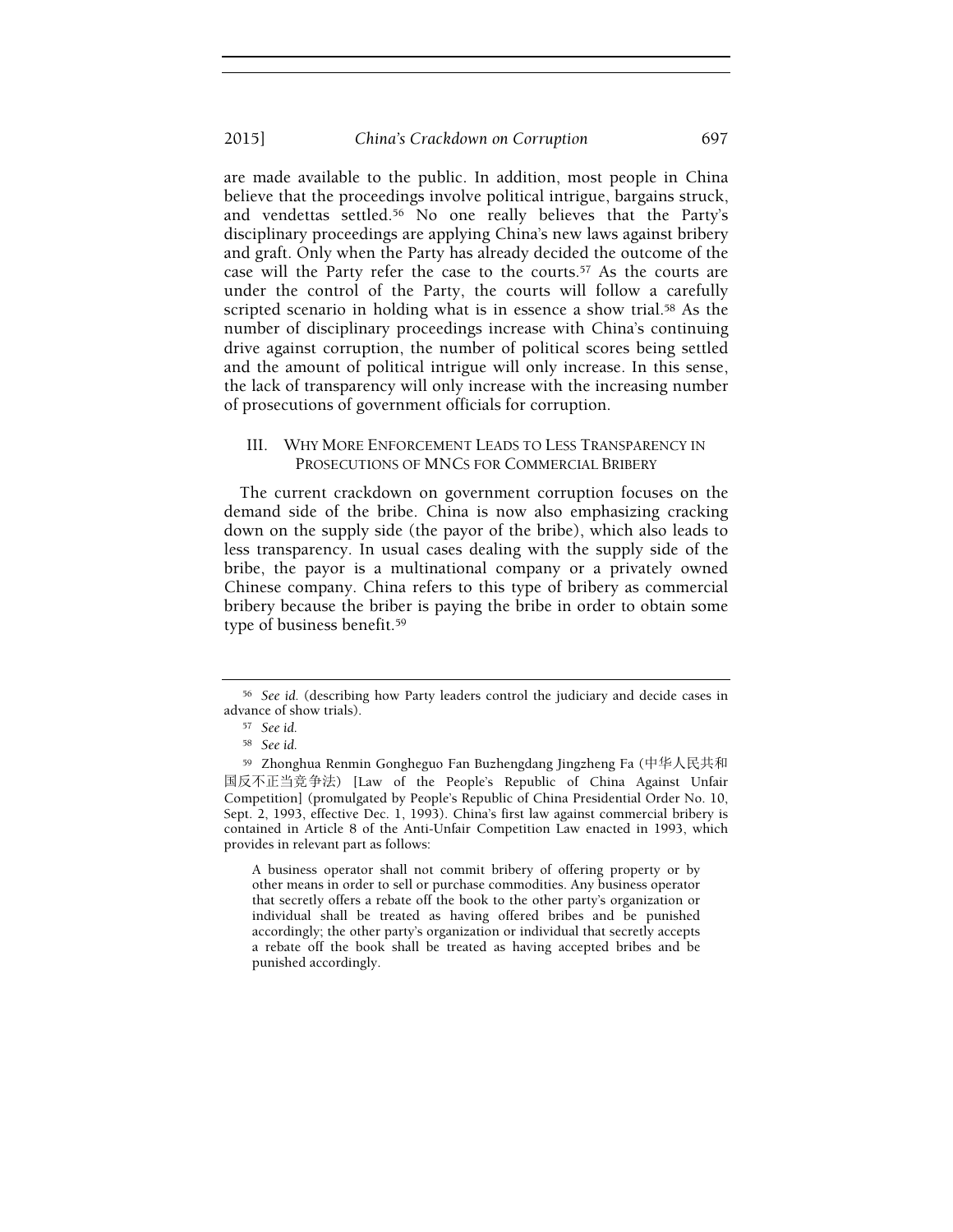The commercial bribery case involving GSK, discussed above, involved a year-long investigation by the Public Security Bureau ("PSB"), China's police, and then a prosecution by the Procuratorate, China's prosecutorial organ, and then a record fine of nearly \$500 million imposed by a Chinese court.<sup>60</sup> The Chinese media hailed this development as a triumph of the rule of the law. According to Xinhua, the official news agency, the GSK case showed that "an open China is not a lawless one."61 Moreover, as noted earlier, the Chinese government has called for an industry-wide crackdown on the pharmaceutical sector, including many MNC pharmaceutical companies.62 A state news agency has reiterated that a "crackdown on commercial bribery by multinationals is deeply significant to safeguarding the order of the market economy and protecting an environment of fair competition."<sup>63</sup>

As in the case of the crackdown of official corruption, the crackdown on commercial bribery will likely lead to less transparency in China's business environment. Although China's enactment of more specific laws and interpretations of existing laws appear to create more transparency, the enforcement of the laws against MNCs encounters a similar problem that the result of increased enforcement is less transparency. The lack of transparency is created by the Party's desire to become directly involved in important cases involving MNCs.

In the GSK case,<sup>64</sup> for example, the decision to investigate and prosecute was one made at the highest levels of the Communist

<sup>60</sup> See Bradsher & Buckley, supra note 1.

<sup>63</sup> See Rajagopalan & Martina, supra note 1.

<sup>64</sup> Other MNC pharmaceutical companies that have been targets of the current anticorruption campaign are Eli Lilly, Novartis, and Sanofi. See Denise Roland, China Pharma Scandal Widens as Eli Lilly Accused of Bribery, TELEGRAPH (Aug. 22, 2013, 2:08 PM), http:// www.telegraph.co.uk/finance/newsbysector/pharmaceuticalsandchemicals/10259473/ China-pharma-scandal-widens-as-Eli-Lilly-accused-of-bribery.html. Companies in other sectors such as Microsoft, Qualcomm, and Daimler (the manufacturer of Mercedes-Benz automobiles) have also been targeted. See Natasha Bertrand, Why China Is Raiding Foreign Companies at Dawn, BUS. INSIDER (Jan. 16, 2015, 12:15 PM), http://www. businessinsider.com/china-raiding-foreign-companies-in-anti-corruption-crackdown-2015- 1 (noting that MNCs "with Chinese outposts have become increasingly aware that the Chinese government will investigate them for corruption"). Another sensational case involved Rio Tinto, a mining company. Four Chinese-born executives of Rio Tinto received lengthy jail sentences and had their assets confiscated. See Rio Tinto Executives Handed Lengthy Jail Terms, BBC NEWS (Mar. 29, 2010, 7:23 PM), http://news.bbc.co.uk/

The Anti-Unfair Competition Law is still currently under revision, a process that has taken many years. Id.

<sup>61</sup> See id.

<sup>62</sup> See Yin, supra note 8.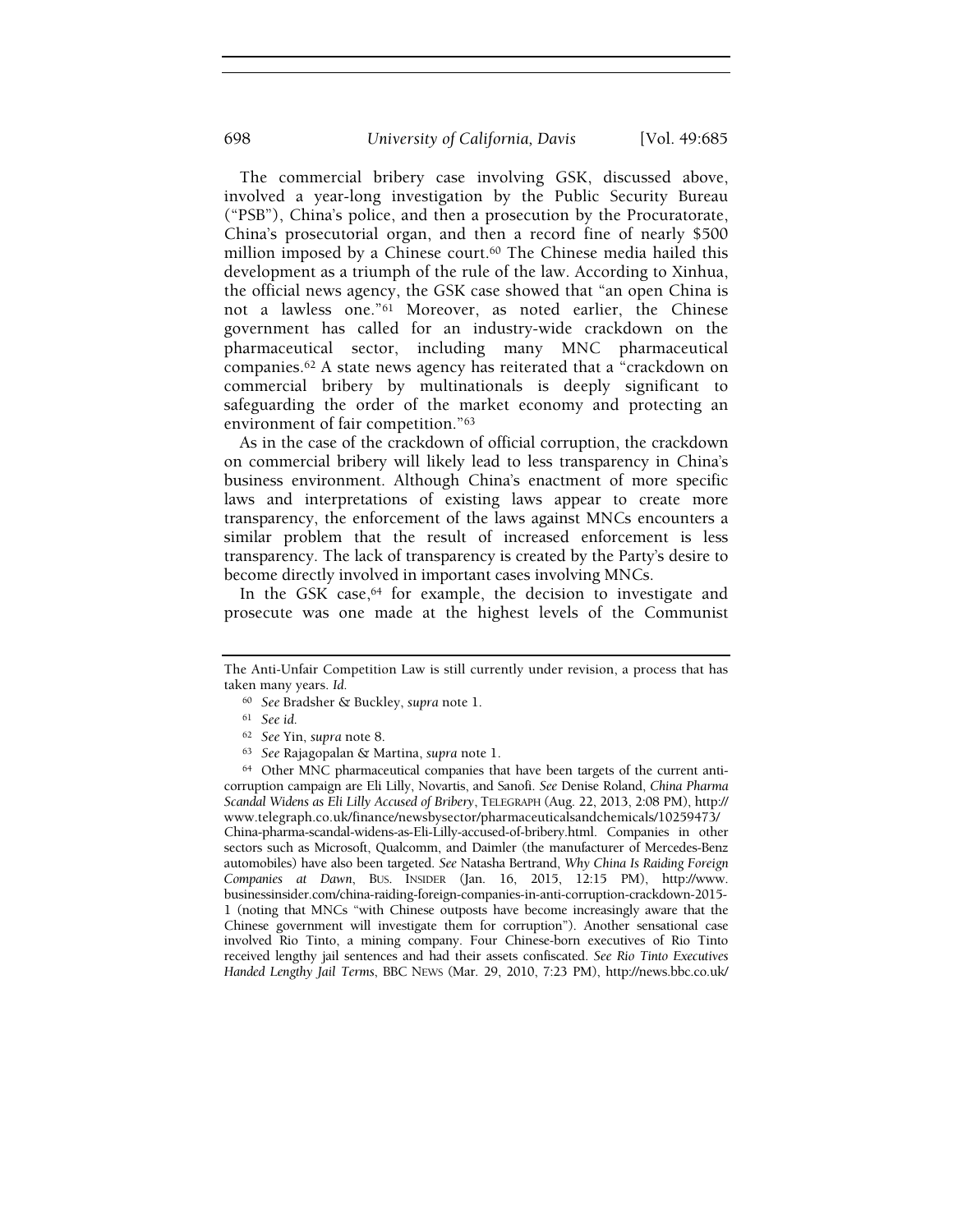Party,<sup>65</sup> not by the local level PSB and Procuratorate. Both the PSB and the Procuratorate at all levels are controlled by the Party. The leading officials of the PSB and the Procuratorate are Communist Party members, and it is likely that they received instructions from Party elders to proceed with the investigation. Presidents of courts in China are most likely to be Party members, and each court has an adjudication committee that often decides the case (before it is tried) and will instruct the trial court on how to conduct the case and on its resolution.66 The adjudication committee is also controlled by the Party.67 In the GSK case, the Changsha Intermediate People's Court, imposed a fine of \$500 million after a one-day trial held in secrecy.<sup>68</sup> Changsha is the capital of Hunan Province and is not viewed as a particularly powerful city, such as Beijing or Shanghai. Moreover, an Intermediate People's Court would be viewed as a rather minor unit in China's government bureaucracy. It would be impossible for judges from such a minor court to impose a record fine of \$500 million unless the decision were already approved and mandated by the highest levels of the Party. China has an interest in its relationships with MNCs like GSK, and it is a matter of national importance to carefully regulate the influx of foreign investment and technology from GSK and other MNCs. No decision of this magnitude would be left to judges sitting on a minor court. The real decision-makers are unknown members of the Party and their reasons remain clouded in secrecy, leading to less transparency in the legal environment for MNCs doing business in China.

As in the case of the crackdown on government corruption, some observers believe that China's general crackdown on MNCs is politically motivated. Many MNCs have complained about China's overly harsh and seemingly overtly discriminatory behavior in the antitrust and competition law environment.69 Whether China is

<sup>2/</sup>hi/business/8592226.stm.

<sup>65</sup> See Andrew Gilholm, Rise of the Red Regulators: Multinationals Beware?, INTEGRITY MATTERS (July 2014), https://www.controlrisks.com/en/newsletters/ integrity-matters/issue-13/corruption-crackdown-in-china ("The recommendation [to investigate and bring charges] has almost certain been approved at the highest levels of government.").

<sup>66</sup> See CHOW, supra note 17, at 216-17.

<sup>67</sup> See Sui-Lee Wee, China Unveils Legal Reform Plans, but Says Party to Remain in Control, REUTERS (Oct. 28, 2014, 8:52 AM) (discussing how the Communist Party exerts "full control over the courts").

<sup>68</sup> See Bradsher & Buckley, supra note 1.

<sup>69</sup> See Unequal Before the Law: China's Antitrust Crackdown Turns Ugly, with Foreign Carmakers at the Forefront, ECONOMIST (Aug. 23, 2014) ("Chinese authorities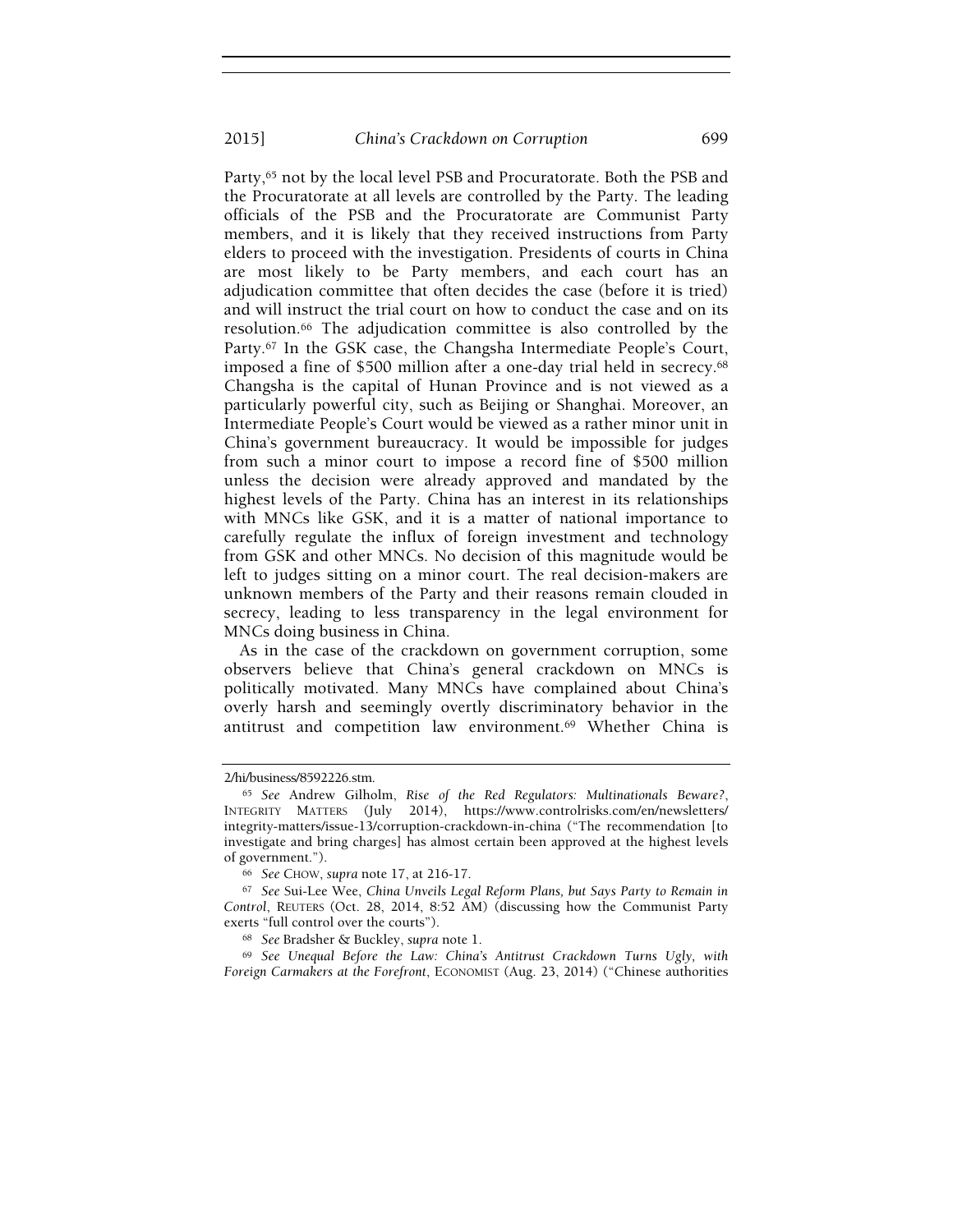targeting MNCs for commercial bribery is unclear but one commentator has noted that while GSK was given a record fine, domestic Chinese pharmaceutical companies have been spared prosecution even though they are "guilty of much more egregious behavior."70 As the Party is notoriously secretive in its policy decisions, there is no documentary proof that MNCs are being targeted, but the general sentiment in the Chinese media towards MNCs has turned decidedly negative71 and MNCs feel that they are unwelcome in China.72 These attitudes of fear and uncertainty are heightened by the understanding by MNCs that most of the major decisions are made by Party leaders behind closed doors and under a cloak of secrecy.

#### **CONCLUSION**

China's crackdown on government corruption and commercial bribery by MNCs has led in one sense to greater transparency. New laws have been enacted that ostensibly provide clearer guidelines in determining legal and illegal behavior. New interpretations by China's highest court and prosecutorial body also add clarity to existing laws. China is considering a new set of more stringent laws on anticorruption that will further clarify the scope of this offense. The statecontrolled media is full of news stories about convictions of corrupt public officials and greedy MNCs willing to evade the law to achieve their business goals. All of these developments help to create greater transparency in China concerning the current campaigns against corruption.

Ironically, the increase in the number of detailed laws and regulations targeting corruption and the heightened attention of the media have led to less transparency in the enforcement of the new

have been singling out foreign firms in various industries around the country, harassing them for allegedly breaking the country's antitrust laws, conducting spot inspections of their hard drives and reportedly busting them without due process.").

<sup>70</sup> See Benjamin Shobert, Three Ways to Understand GSK's China Scandal, FORBES (Sept. 4, 2013) (arguing that while GSK was prosecuted for paying bribes, domestic Chinese companies were spared prosecution even though they have been "guilty of much more egregious behavior").

<sup>71</sup> See supra note 29 and accompanying text.

<sup>72</sup> See Simon Zadek, Op-Ed., The End of Irresponsible Business Practices by Multinationals in China, S. CHINA MORNING POST (Aug. 22, 2013), http://www. scmp.com/comment/insight-opinion/article/1298364/end-irresponsible-business-practicesmultinationals-china; Freaking Out, ECONOMIST (Sept. 14, 2013) ("Foreign firms are, in the words of one adviser, "freaking out". No one knows who is next. Some suggest the campaign is a way to settle scores or to cripple specific foreign competitors.").